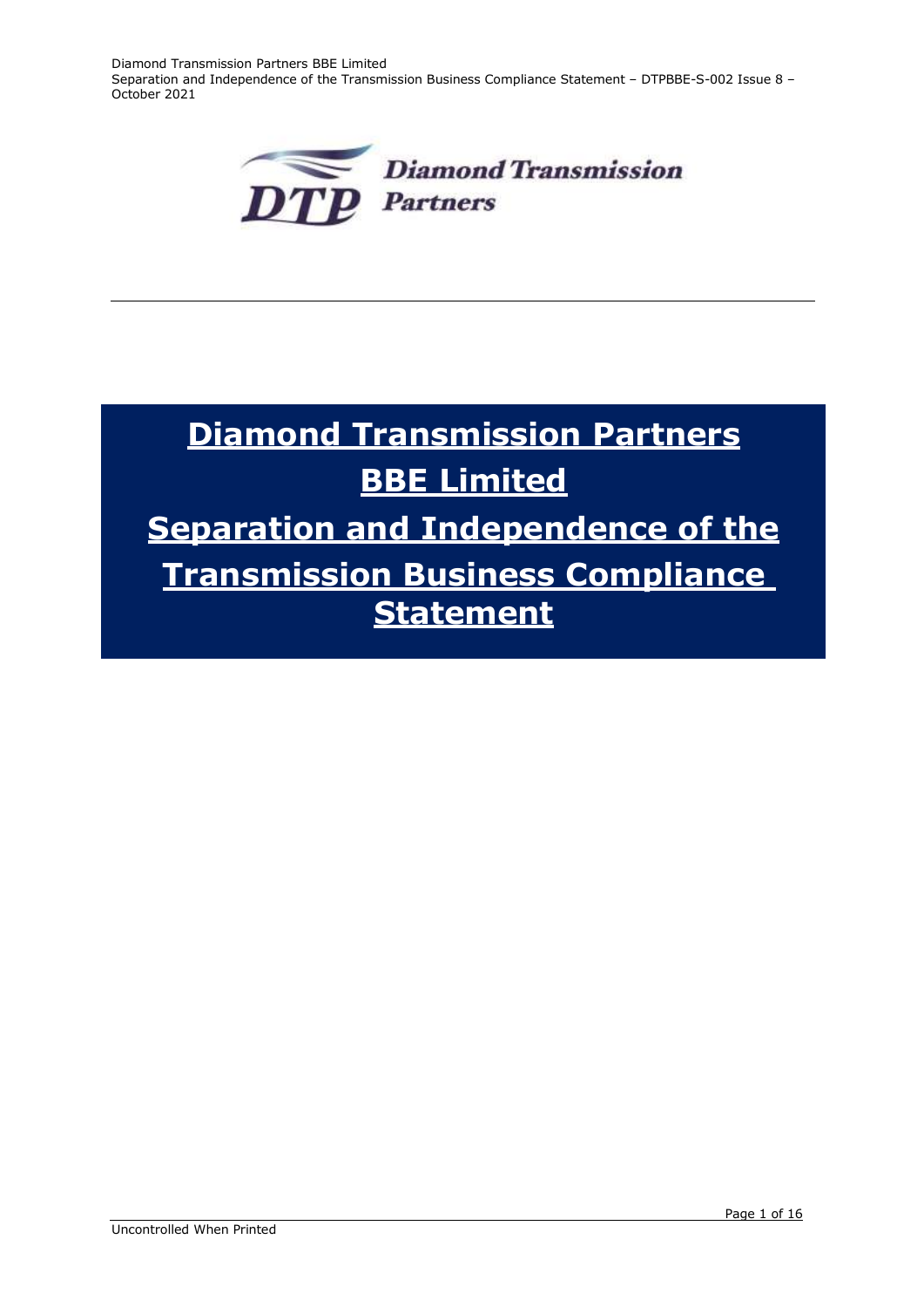# **Document History**

| <b>Issue</b>   | <b>Date</b> | <b>Summary of Changes / Reasons</b>                                                                                                                                                                       | Author(s)         | <b>Approve</b><br>d By<br>(Inc. Job<br>Title) |
|----------------|-------------|-----------------------------------------------------------------------------------------------------------------------------------------------------------------------------------------------------------|-------------------|-----------------------------------------------|
| $\mathbf{1}$   | 24/05/18    | New document as approved by<br>Ofgem on 24 May 2018.                                                                                                                                                      | <b>G</b> Thornton | <b>DTPBBE</b><br>board                        |
| $\overline{2}$ | 16/04/19    | Section 3.3, 6.1.2, and 6.2.7<br>added. Section 5.2.3, 6.1.4, 6.2.3,<br>6.2.5, 6.2.8, and Appendix 1<br>Section 4.13 amended.                                                                             | <b>G</b> Thornton | <b>DTPBBE</b><br>board                        |
| 3              | 11/11/19    | Update to include Race Bank.                                                                                                                                                                              | T Gwatinyanya     | <b>DTPBBE</b><br>board                        |
| $\overline{4}$ | 12/08/20    | Updated structure to account<br>for Sun Life and MC's<br>acquisition of Eneco. DTPG<br>and DTPRB added. Updated in<br>line with later DTP OFTO<br>compliance statements.<br>Headings 11 and 12 corrected. | Joel Matthews     | <b>G</b> Thornton                             |
| 5              | 28/08/20    | Update in line with Ofgem<br>comments.                                                                                                                                                                    | Joel Matthews     | G Thornton                                    |
| 6              | 12/02/21    | Update in line with Ofgem<br>comments.                                                                                                                                                                    | G Thornton        | The Board                                     |
| $\overline{7}$ | 31/03/21    | Updated following comments<br>from Ofgem dated 04 March<br>2021, the addition of Hornsea<br>One and the deletion of<br>Infrastructure Investments<br>Holdings Limited (UK).                               | <b>G</b> Thornton | The Board                                     |
| 8              | 26/10/21    | IRCP TRIG fund amended and<br>InfraRed Fund $V - 5$ added.                                                                                                                                                | G Thornton        | The Board                                     |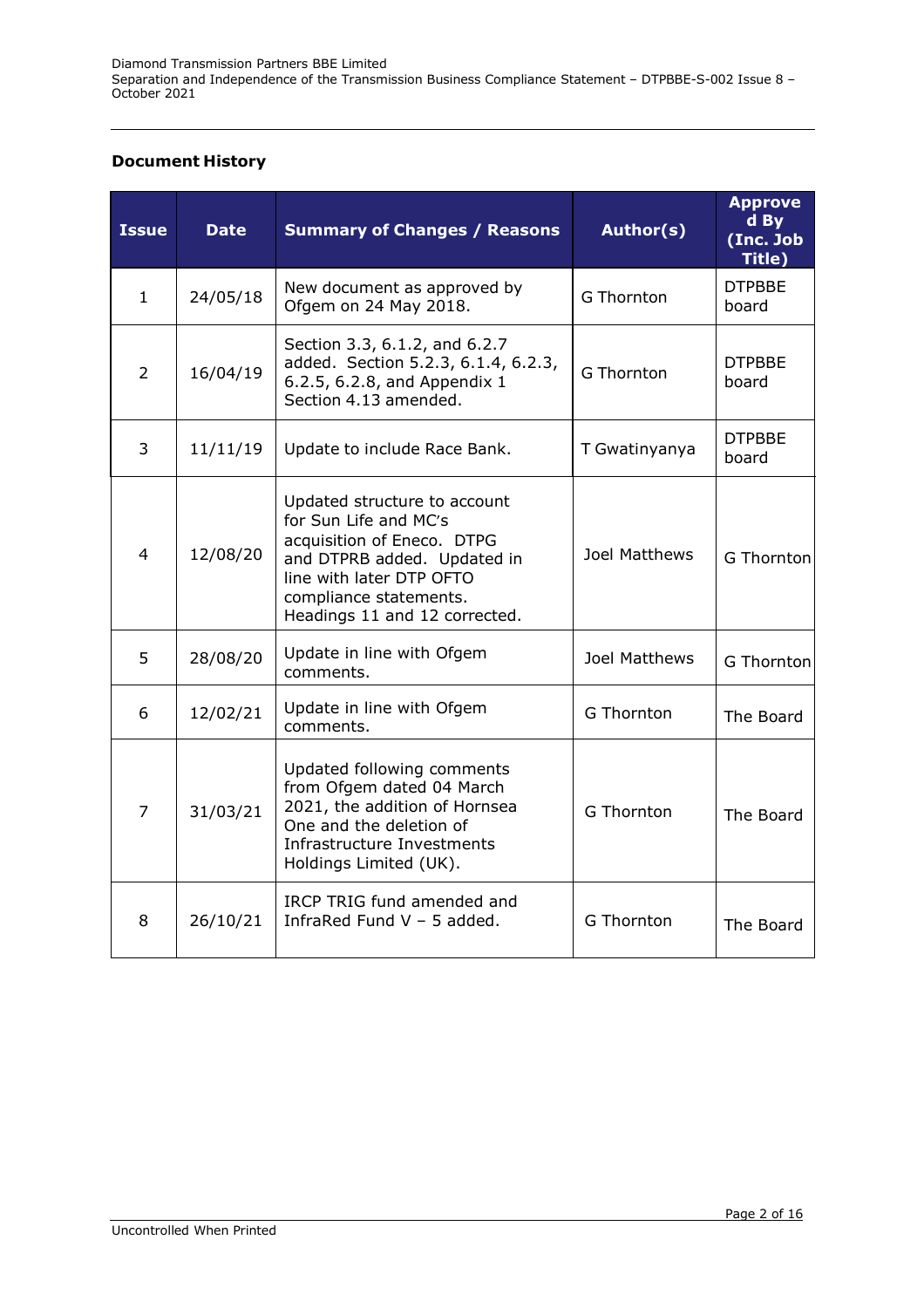# **TABLE OF CONTENTS**

| $\mathbf 1$    |                                                                         |  |
|----------------|-------------------------------------------------------------------------|--|
| $\mathbf{2}$   |                                                                         |  |
| 3              |                                                                         |  |
| 4              |                                                                         |  |
| 5              | <b>CONDUCT OF THE TRANSMISSION BUSINESS (AMENDED STANDARD CONDITION</b> |  |
|                | 6 SEPARATION AND INDEPENDENCE OF THE TRANSMISSION BUSINESS (AMENDED     |  |
| $\overline{7}$ | COMPLIANCE OFFICER (AMENDED STANDARD CONDITION E12-C4)  12              |  |
| 8              | PROHIBITION OF CROSS SUBSIDIES (STANDARD CONDITION E6)  13              |  |
| q              | RESTRICTIONS ON ACTIVITY AND FINANCIAL RING FENCING (STANDARD           |  |
|                |                                                                         |  |
|                | 11 INVESTIGATION OF COMPLAINTS REGARDING COMPLIANCE WITH THIS           |  |
|                |                                                                         |  |
|                |                                                                         |  |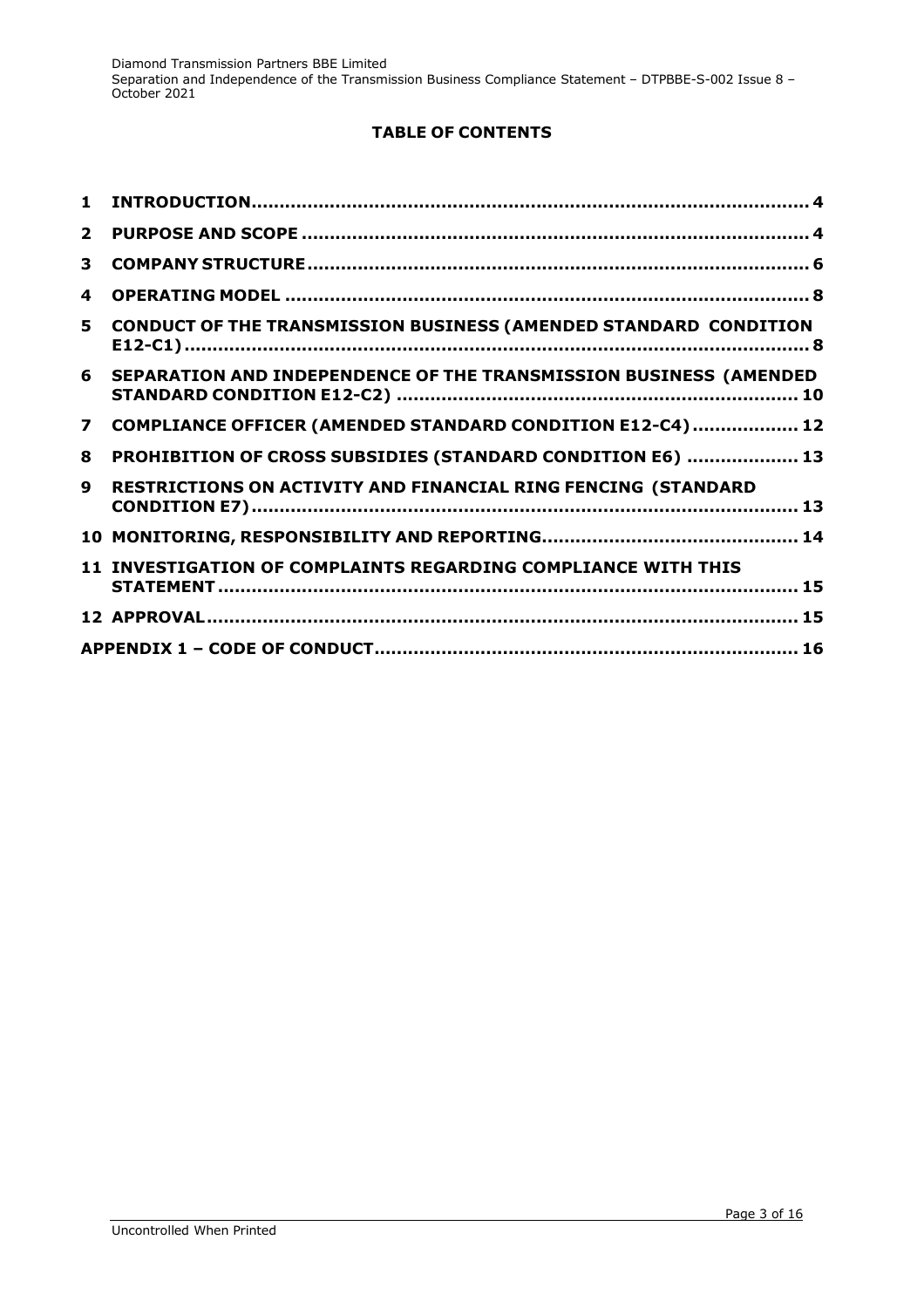# <span id="page-3-0"></span>**1 INTRODUCTION**

- 1.1 This Separation and Independence of the Transmission Business Statement of Compliance (the "**Statement**") is prepared pursuant to Amended Standard Condition E12-C2 (Separation and Independence of the Transmission Business) of the Offshore Electricity Transmission Licence as granted to Diamond Transmission Partners BBE Limited (the "**Licensee**") (registered in England with number 10122057) whose registered office is: Mid City Place 71 High Holborn London WC1V 6BA, under section 6(1)(b) of the Electricity Act 1989.
- 1.2 The Statement has been prepared to secure compliance with paragraphs 1, 2, 4, 5 and 6 of Amended Standard Condition E12-C2 of the Offshore Electricity Transmission Licence (the "**Licence**") held by the Licensee.
- 1.3 It is a requirement of the Licensee to have in place this Statement (as approved by the Gas and Electricity Markets Authority ("the **Authority**")) within 30 days of the Licence grant (or as otherwise directed by the Authority) and to maintain at all times the required systems of control and governance that are described in this Statement.

## <span id="page-3-1"></span>**2 PURPOSE AND SCOPE**

- 2.1 The purpose of this Statement is to describe the practices, procedures and systems which the Licensee has adopted to secure compliance with its obligations under the following conditions of the Licence:
	- a. Standard Condition E6 (Prohibition of Cross-subsidies);
	- b. Standard Condition E7 (Restriction on Activity and Financial Ring Fencing);
	- c. Amended Standard Condition E12–C1 (Conduct of the Transmission Business);
	- d. Amended Standard Condition E12–C2 (Separation and Independence of the Transmission Business;
	- e. Amended Standard Condition E12-C3 (Restriction on use of certain information); and
	- f. Amended standard condition E12 C4 (Appointment of Compliance Officer) (the "**Relevant Duties**").
- 2.2 The Licensee is required to revise this Statement when circumstances change such that this Statement no longer secures compliance with its licence obligations detailed in paragraph 2.1.
- 2.3 Any revisions to this Statement shall only become effective once the Authority has approved the revised Statement.
- 2.4 This Statement sets out how the Licensee shall:
	- a. Maintain appropriate managerial and operational independence of the Licensee in undertaking its activities under the Licence, from any Associated Business as required by Amended Standard Condition E12–C2 paragraph 4(a).
	- b. Ensure that the Transmission Business shall not give any cross-subsidy to, or receive any cross-subsidy from, any other business of the Licensee or of an Affiliate or Related Undertaking of the Licensee as required by Standard Condition E6.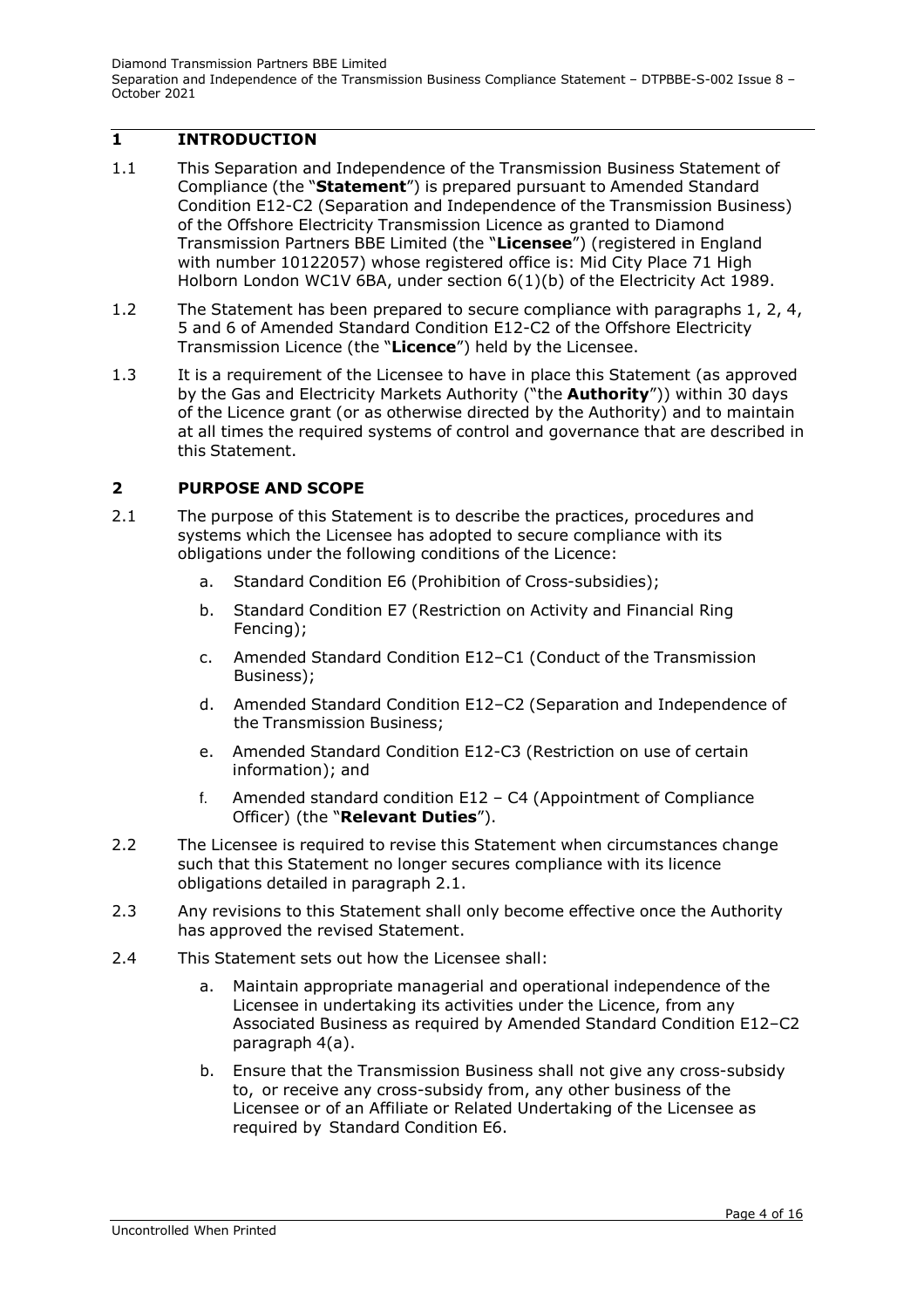- c. Not conduct any business or carry on any activity other than the Transmission Business, save as provided for by paragraphs 3 and 4 of Standard Condition E7.
- d. Conduct its Transmission Business in the manner best calculated to secure that, in complying with its obligations under the Licence:
	- i. the Licensee;
	- ii. any Affiliate or Related Undertaking of the Licensee;
	- iii. any user of the National Electricity Transmission System; and
	- iv. any other Transmission Licensee;

obtains no unfair commercial advantage including, in particular, any such advantage from a preferential or discriminatory arrangement, being, in the case of such an advantage accruing to the Licensee, one in connection with a business other than its Transmission Business as required under Amended Standard Condition E12–C1 paragraph 1.

- e. As required under Amended Standard Condition E12–C1 paragraph 2, except insofar as the Authority may direct, secure and procure separate premises, equipment, systems for recording and storing data, facilities, staff, and property from:
	- i. those owned by the System Operator responsible for co-ordinating and directing the flow of electricity onto or over the National Electricity Transmission System; and
	- ii. those owned by any Associated Business of the Licensee that is authorised to generate or supply electricity.
- f. As required under Amended Standard Condition E12-C2 paragraph 4(b) except insofar as the Authority consents to the Licensee not doing so, ensure:
	- i. any Associated Business of the Licensee that is the System Operator responsible for co-ordinating and directing the flow of electricity onto or over the National Electricity Transmission System; and
	- ii. any Associated Business of the Licensee that is authorised to generate or supply electricity, shall not use or have access to:
		- o premises or parts of premises occupied by persons engaged in, or engaged in respect of, the management or operation of the Transmission Business or any External Transmission Activities;
		- o systems for the recording, processing or storage of data to which persons engaged in, or engaged in respect of, the management or operation of the Transmission Business or any External Transmission Activities also have access;
		- o equipment, facilities or property employed for the management or operation of the Transmission Business or any External Transmission Activities; or
		- o the services of persons who are (whether or not as their principal occupation) engaged in, or in respect of, the management or operation of the Transmission Business or any External Transmission Activities; and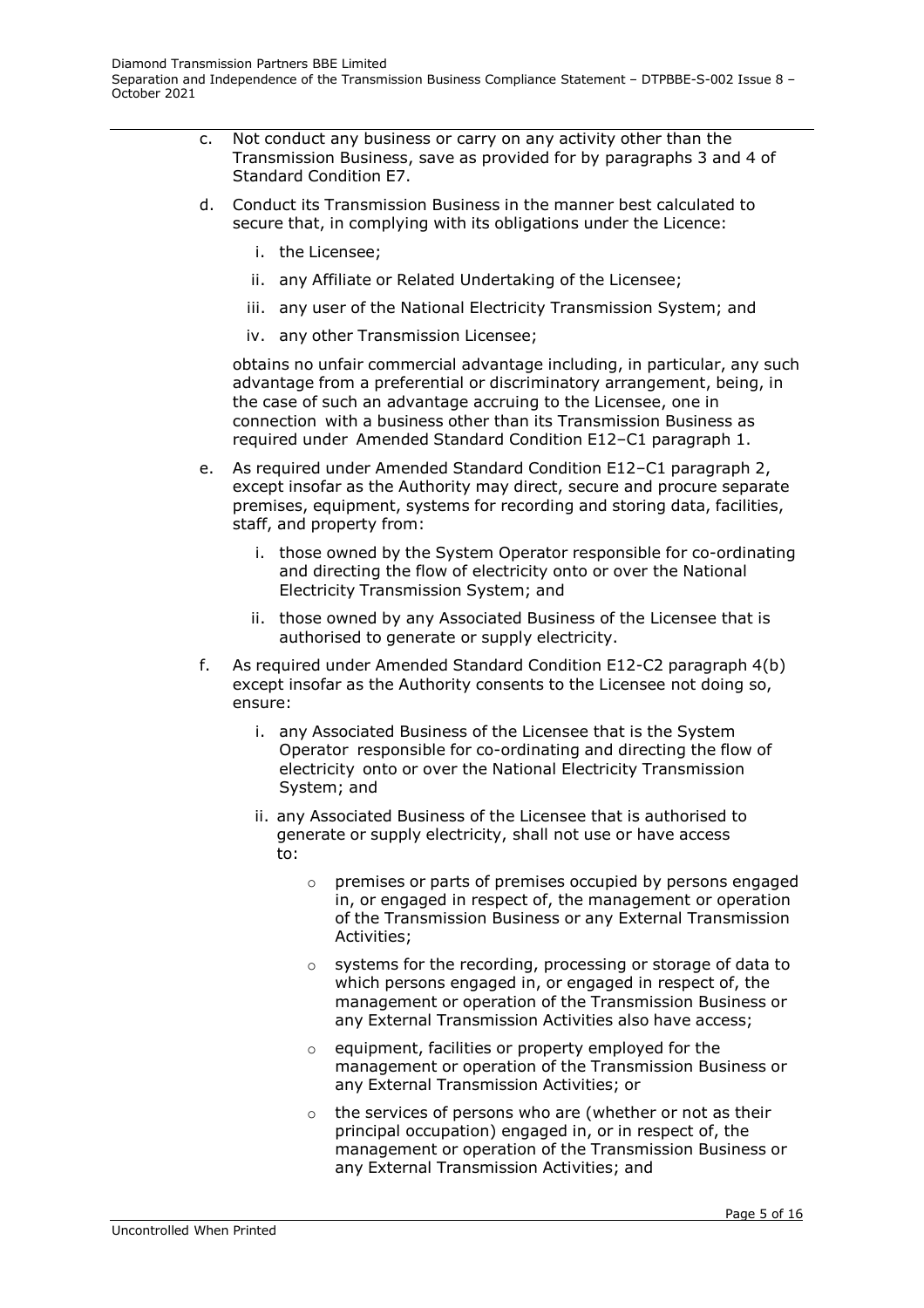- iii. it can and does, insofar as is legally possible, prevent any person who has ceased to be engaged in, or in respect of, the management or operation of the Transmission Business from being engaged in, or in respect of, the activities of any Associated Business of the Licensee until the expiry of an appropriate time from the date on which he ceased to be engaged by the Transmission Business, where that Associated Business is either:
	- o the System Operator responsible for co-ordinating and directing the flow of electricity onto or over the National Electricity Transmission System; or
	- o authorised to generate or supply electricity.
- g. As required under Amended Standard Condition E12-C3 paragraph 2 the Licensee shall not (and shall procure that its Affiliates and Related Undertakings shall not) disclose or authorise access to Confidential Information.
- h. As required under Amended Standard Condition E12-C4 paragraph 1 the Licensee shall, following consultation with the Authority, appoint a competent person (who shall be known as the "Compliance Officer") for the purpose of facilitating compliance by the Licensee with paragraph 2.1 of this statement.
- i. Put in place and at all times maintain such systems of control and other governance arrangements which are necessary to ensure that the Licensee complies with its obligations contained in Standard Condition E6, Standard Condition E7, Amended Standard Condition E12-C1 and Amended Standard Condition E12–C2.

# <span id="page-5-0"></span>**3 COMPANY STRUCTURE**

- 3.1 The Licensee is a wholly owned subsidiary of Diamond Transmission Partners BBE (Holdings) Limited (the "**Parent Company**"). The Licensee and Parent Company were incorporated on 13 April 2016. The Licensee was granted an offshore transmission licence to own and operate the Burbo Bank Extension offshore electricity transmission system on 26 April 2018 (the "**Financial Close Date**").
- 3.2 The Licensee will comprise three ultimate shareholders (see Figure 3.1):
	- a. Mitsubishi Corporation ("**MC**"), through its wholly owned subsidiaries Diamond Transmission Corporation Limited ("**DTC**") and Diamond Transmission UK Limited ("**DTUK**") owns 50% of the shares; and
	- b. Sun Life Financial Inc. ("**SLF**") and InfraRed Capital Partners (Management) LLP ("**IRCPMLLP**") owns 50% of the shares, via SLF's wholly owned subsidiary InfraRed (UK) Holdco 2020 Limited ("**IR(UK)H**") owning 80% and IRCPMLLP owning 20% of InfraRed Partners LLP ("**IRPLLP**"), which wholly owns InfraRed Capital Partners (Holdings) Limited ("**IRCPHL**"), which wholly owns InfraRed Capital Partners Limited ("**IRCPL**"), which wholly owns Infrastructure Investments General Partner Limited ("**IIGPL**"), which has the 100% legal ownership of Infrastructure Investments Trafalgar Limited ("**IITL**"), which wholly owns Infrastructure Investments OFTO1 Limited ("**IIO1L**");

HICL Infrastructure Plc ("**HICL**"), via its wholly owned subsidiary HICL Infra.2 SARL owns the beneficial interest in 50% of the shares via the 100% beneficial ownership of IITL.

Page 6 of 16 3.3 MC wholly owns Diamond Generation Europe Limited ("**DGE**"). DGE has a 33.4% stake in the Moray Firth Offshore Wind Farm ("**MFOW**") which holds an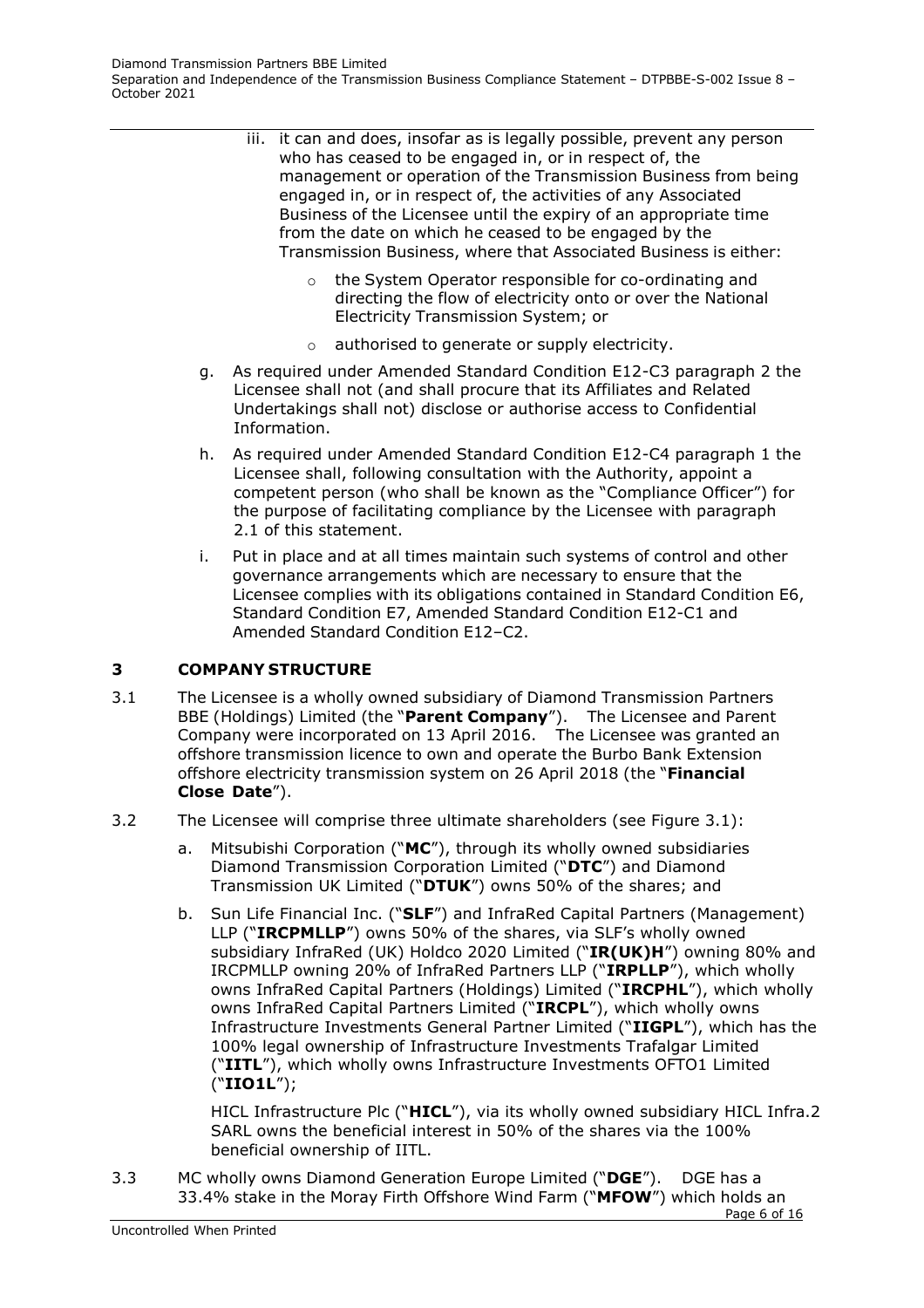electricity generation licence. MC also owns a 20% stake in the energy supply company OVO Energy ("**OVO**") which holds an electricity supply licence. Finally MC also owns 80% of the shares in Eneco Groep N.V. ("**Eneco**"). The Licensee operates independently from DGE, Eneco, MFOW, OVO and Eneco.

- 3.4 IRCPL is the Fund Manager for 'The Renewables Infrastructure Group' ("**TRIG**"), the London Stock Exchange listed renewables infrastructure fund. TRIG owns in excess of 50 wind and solar p.v. projects of which several have a generation licence. In addition, IRCPL is the Fund Manager for InfraRed Fund V – 5 where several projects have a generation licence. The Licensee operates independently from TRIG and InfraRed Fund V – 5.
- 3.5 Sun Life Financial Inc. does not control any entities that undertake a System Operator role or generates or supplies electricity.
- 3.6 DTUK owns 50% of the Blue Transmission Investments ("**BTI**"). BTI has 100% indirect equity interests in Blue Transmission Walney 1 Limited, Blue Transmission Walney 2 Limited, Blue Transmission Sheringham Shoal Limited and Blue Transmission London Array Limited which each hold an offshore electricity transmission licence to operate an offshore electricity transmission system, together ("the **Blue Transmission OFTOs**").
- 3.7 DTUK and IIO1L each owns 51% and 49% respectively of Diamond Transmission Partners RB Limited ("**DTPRB**"), Diamond Transmission Partners Galloper Limited ("**DTPG**") and Diamond Transmission Partners Walney Extension Limited ("**DTPWE**"), in addition, DTUK owns 20% in Diamond Transmission Partners Hornsea One Limited ("**DTPH**"), which each hold an offshore electricity transmission licence to operate an offshore electricity transmission system, together ("the **DTP OFTOs**").
- 3.8 All relevant DTUK staff as shareholders and directors of Blue Transmission OFTOs and DTP OFTOs are aware of the Separation and Independence of the Transmission Business Compliance Statement of the relevant BTI, DTPRB, DTPG, DTPWE and DTPH company. The Licensee operates independently from the Blue Transmission OFTOs and DTP OFTOs.



**Figure 3.1 – The Licensee Structure**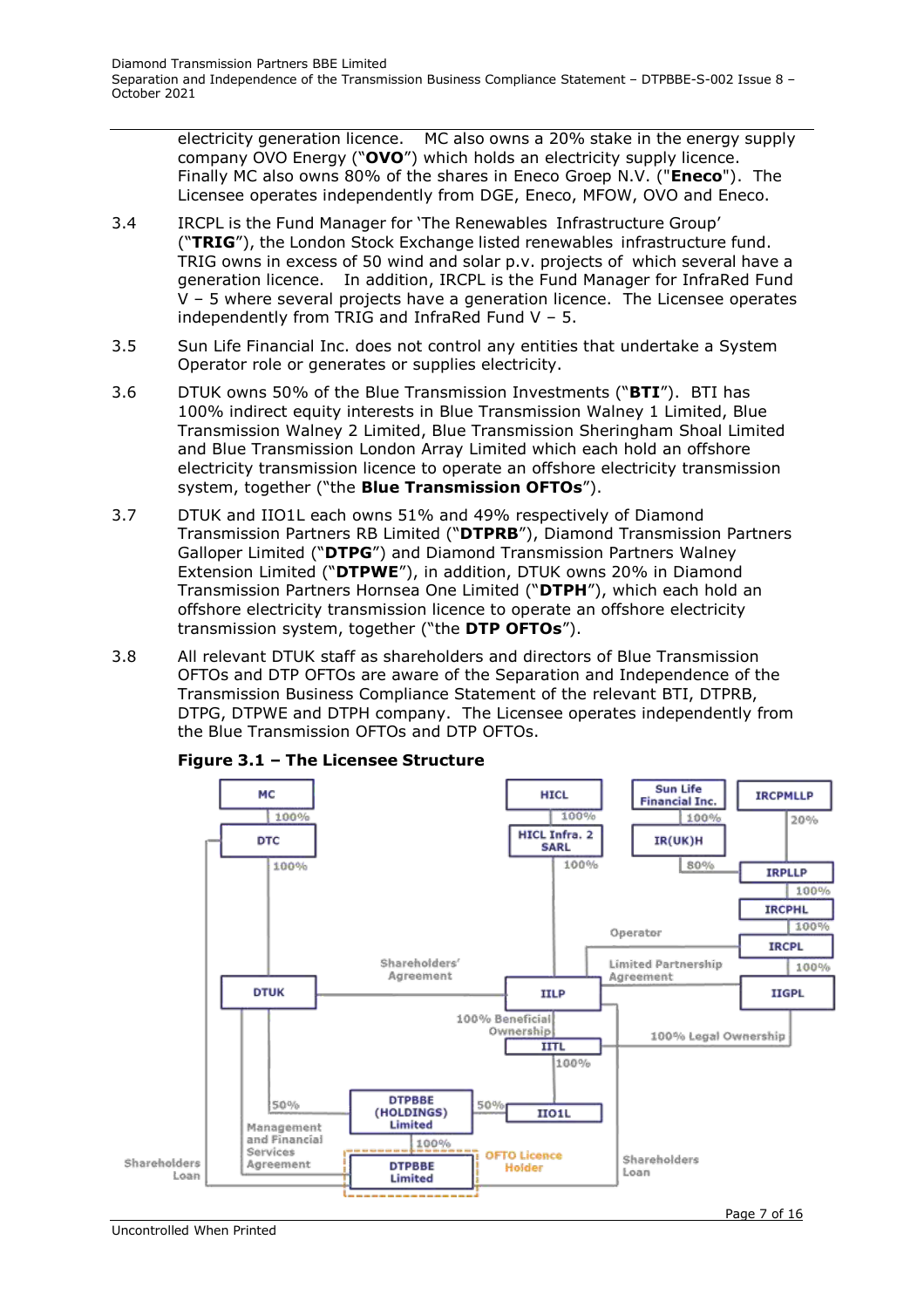# <span id="page-7-0"></span>**4 OPERATING MODEL**

- 4.1 The Licensee primarily operates and maintains its offshore electricity transmission system through a series of bilateral contractual arrangements with independent third parties.
- 4.2 Consistent with the operating model described in paragraph 4.1, the management of the operations of the Licensee is undertaken in-house by DTUK via a Management and Financial Services Agreement ("**MFSA**").
- 4.3 The provider of operating and maintenance services ("**O&M**") to maintain and operate the transmission assets of the Licensee is Renewable Energy Systems Limited ("**RES**").



# **Figure 4.1 – The Licensee Operating Model (Simplified)**

## <span id="page-7-1"></span>**5 CONDUCT OF THE TRANSMISSION BUSINESS (AMENDED STANDARD CONDITION E12-C1)**

## 5.1 **Obtaining no unfair commercial advantage**

- 5.1.1 In accordance with Amended Standard Condition E12–C1 paragraph 1, the Licensee is required, as referenced above, to conduct its Transmission Business in the manner best calculated to secure that, in complying with its obligations under the Licence:
	- a. the Licensee;
	- b. any Affiliate or Related Undertaking of the Licensee;
	- c. any user of the National Electricity Transmission System; and
	- d. any other Transmission Licensee.

obtains no unfair commercial advantage including, in particular, any such advantage from a preferential or discriminatory arrangement, being, in the case of such an advantage accruing to the Licensee, one in connection with a business other than its Transmission Business.

- 5.1.2 The Licensee has put in place a Code of Conduct that applies to employees of DTC and IRCPL (directors and in the case of DTUK providers of management and financial services to the Licensee).
- 5.1.3 The Code of Conduct explains and requires those subject to the Code of Conduct to carry out their duties, tasks and other activities in such a manner as to secure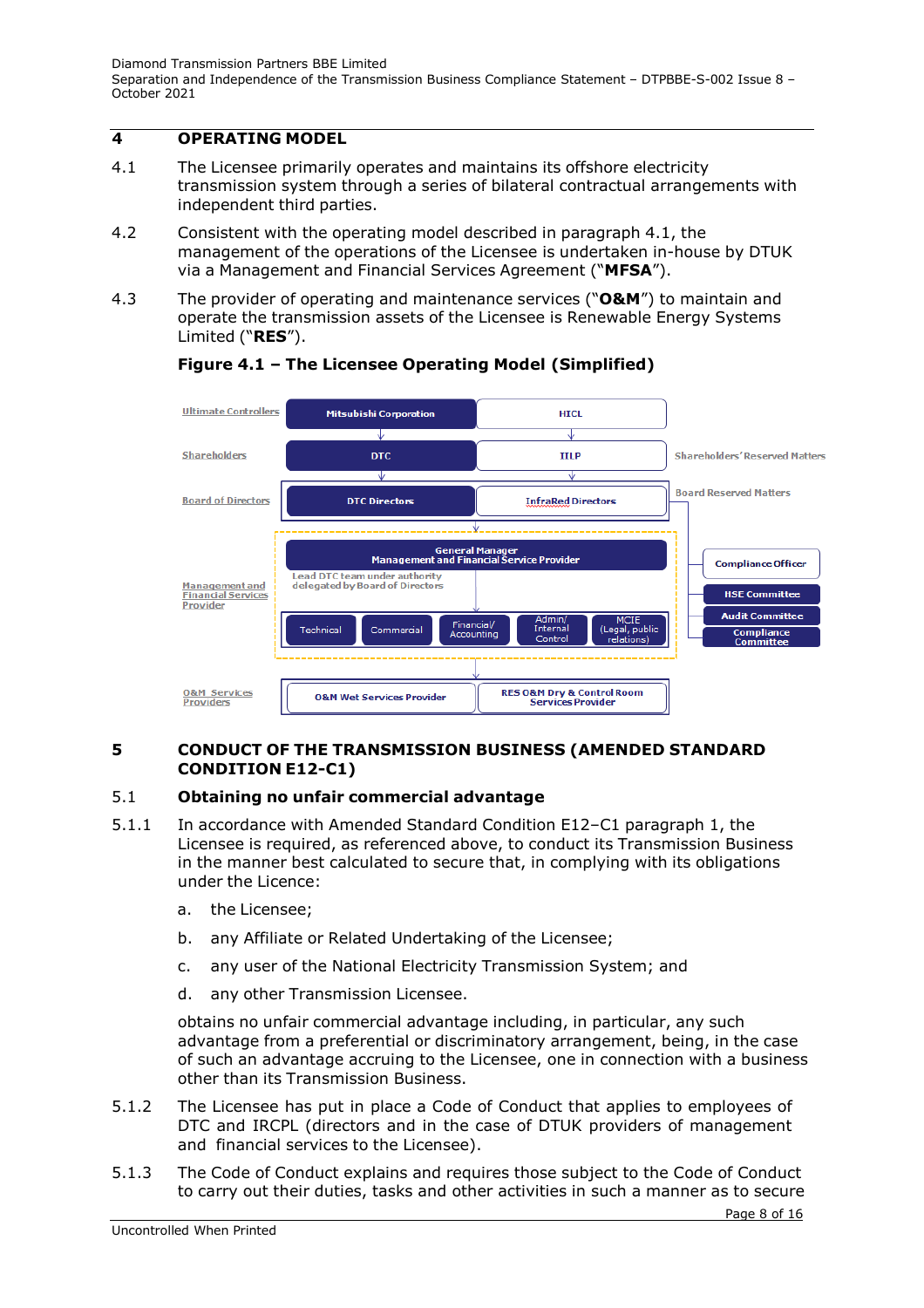compliance with certain obligations under the Licence and in particular, compliance with Amended Standard Condition E12-C1 as to the conduct of the Transmission Business.

- 5.1.4 The Licensee has in place certain procurement procedures to ensure that the Licensee procures goods and services in an efficient and cost effective manner. Authorisation for procurement events take place at different value levels and are designed to prevent unauthorised, non-compliant behaviour. The procurement process is administered by DTUK. Material contracts require the Licensee's board approval.
- 5.1.5 Management and financial services are provided to the Licensee by DTUK. Fees in respect of such management and financial services are negotiated at arms-length and on normal commercial terms.
- 5.1.6 The Licensee's directors are required to declare any potentially conflicting interest at each board meeting and understand their fiduciary duties to the Licensee under both company law and the Licence. The Licensee directors understand that their fiduciary duty to the Licensee, as Licensee, is distinct from that of any other company including those that hold a transmission licence. Decisions taken by the Licensee's board have regard to these fiduciary duties.
- 5.1.7 The Licensee directors receive such training and support as required to ensure that they understand their obligations to the Licensee - see paragraph 6.1.4.
- 5.1.8 The Licensee's board, its compliance committee and Compliance Officer monitor compliance with Amended Standard Condition E12–C1.

#### 5.2 **Premises, equipment, systems for recording and storing data, facilities, staff and property**

- 5.2.1 In accordance with Amended Standard Condition E12–C1 paragraph 2, the Licensee is required, except insofar as the Authority may direct, to secure and procure separate premises, equipment, systems for recording and storing data, facilities, staff, and property from:
	- a. those owned by the System Operator responsible for co-ordinating and directing the flow of electricity onto or over the National Electricity Transmission System; and
	- b. those owned by any Associated Business of the Licensee that is authorised to generate or supply electricity.
- 5.2.2 The Licensee does not and does not intend to share any resources with any Transmission Licensee that holds a co-ordination licence and is responsible for co-ordinating and directing the flow of electricity onto or over the National Electricity Transmission System. The Licensee owns, rents, or otherwise has access to premises, equipment, and systems for recording and storing data, facilities and staff independent of such a Licensee.
- 5.2.3 Whilst the Licensee's ultimate parent companies own or manage businesses and projects that are authorised to generate electricity or supply electricity, the Licensee does not share resources (in the case of MC, with DGE, OVO, Eneco, MFOW and in the case of HICL / Sun Life Financial Inc. / IRCPMLLP, with TRIG and InfraRed Fund  $V - 5$ ). Consequently, the Licensee is fully compliant with Amended Standard Condition E12–C1 paragraph 2.
- 5.2.4 The Licensee directors will monitor compliance with the obligations of Amended Standard Condition E12–C1 paragraph 2 in the light of any change in circumstances.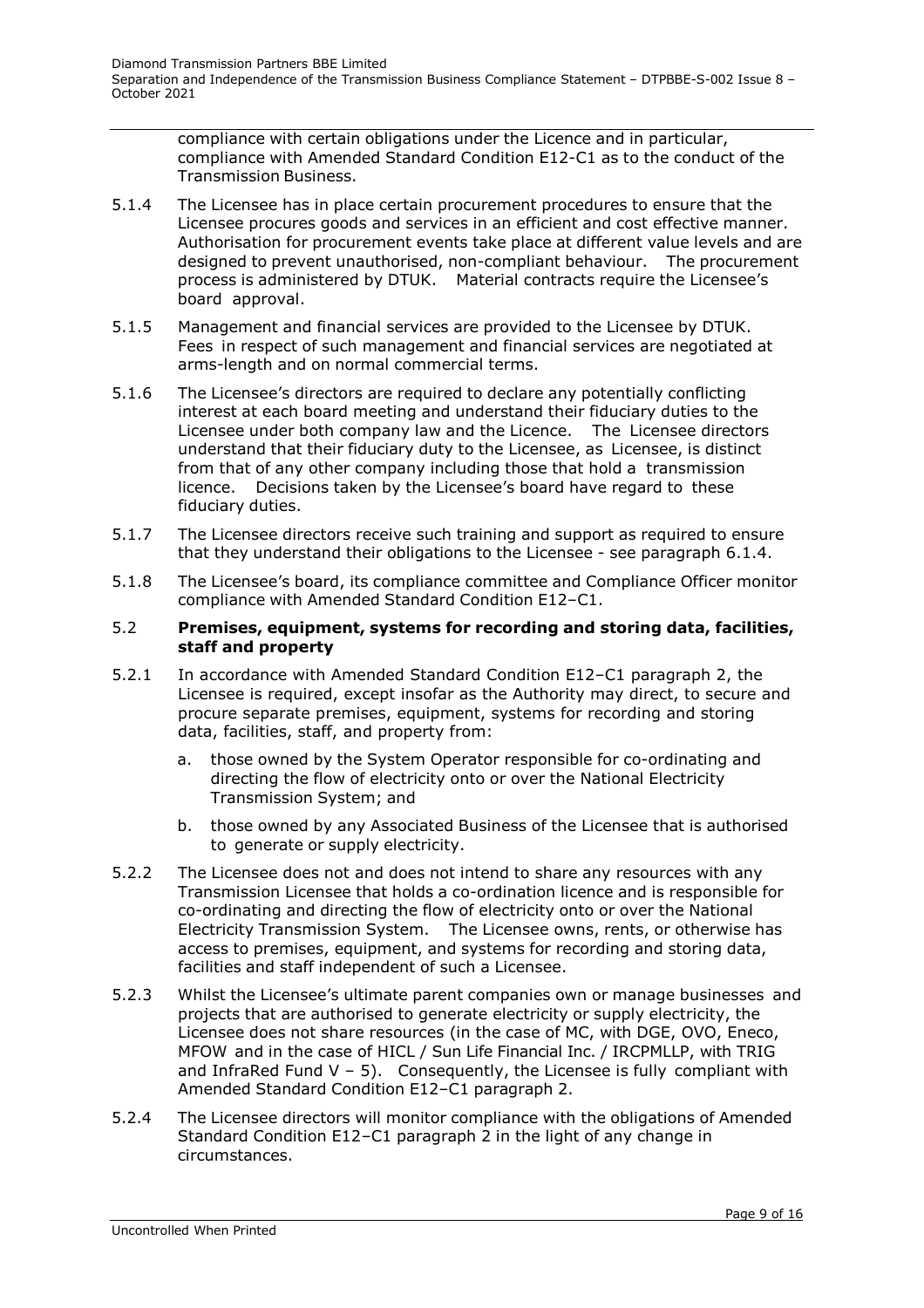#### <span id="page-9-0"></span>**6 SEPARATION AND INDEPENDENCE OF THE TRANSMISSION BUSINESS (AMENDED STANDARD CONDITION E12-C2)**

#### 6.1 **Managerial and operational independence of the Licensee**

- 6.1.1 In order to maintain the requisite managerial and operational independence of the Licensee, the Licensee and its Parent Company have been established as legally separate companies, each with their own separate board of directors.
- 6.1.2 Other than as previously stated in paragraph 3.3, and 3.4 no Affiliate or Related Undertaking of the Licensee is authorised to generate, distribute, or supply electricity, or to provide meter reading or meter related services.
- 6.1.3 Amended Standard Condition E12–C2 (paragraphs 5 and 6) imposes the following obligations on the Licensee:
	- a. The Licensee is required to establish separate boards of directors for the Transmission Business and for any Associated Businesses; and
	- b. Each member of such boards of directors or executives for Associated Businesses who is also a director of the offshore Transmission Business shall fulfil their role in relation to the taking of such decisions as if he or she were a director of a legally incorporated company whose sole business is the business in respect of which the board he or she is a member of has been established.
- 6.1.4 Responsive to the obligations imposed on the Licensee under Amended Standard Condition E12–C2 (paragraphs 5 and 6), and responsive to other obligations contained within the Licence including, but not limited to the appointment of a Compliance Officer in accordance with Amended Standard Condition E12-C4, the following arrangements have been put in place:
	- a. The Licensee, Parent Company, the DTP OFTOs, the Blue Transmission OFTOs, MFOW, OVO, Eneco, the relevant TRIG and InfraRed Fund V – 5, entities each have a separate board of directors.
	- b. The Licensee has appointed an independent Compliance Officer which together with the establishment of a compliance committee, is designed to ensure that there is appropriate corporate governance and independence of the Licensee.
	- c. The directors of the Licensee and Parent Company are required at all times to act in accordance with their fiduciary duties to that company in accordance with the requirements of company law and, in the case of the Licensee its offshore transmission licence. This means that they must discharge their duties and take all decisions as a member of the board of that company in the best interests of the business without regard to the interests of any other company or business.
	- d. The directors of the Licensee have and will continue to receive support and any training as required to ensure that they understand their obligations to the Licensee upon whose board they serve. In particular, the importance of business separation has been explained and reinforced to the directors of the Licensee and discussions have been held and will continue to be held with the Licensee directors regarding the importance of compliance with the obligations of the Licence generally and in respect of business separation in particular – both with the management and the independent Compliance Officer.

#### **6.2 Staff, premises, IT and other facilities**

6.2.1 As referenced under paragraph 2.4 f) the Licensee is not permitted to share certain resources with particular entities unless the Licensee has been allowed to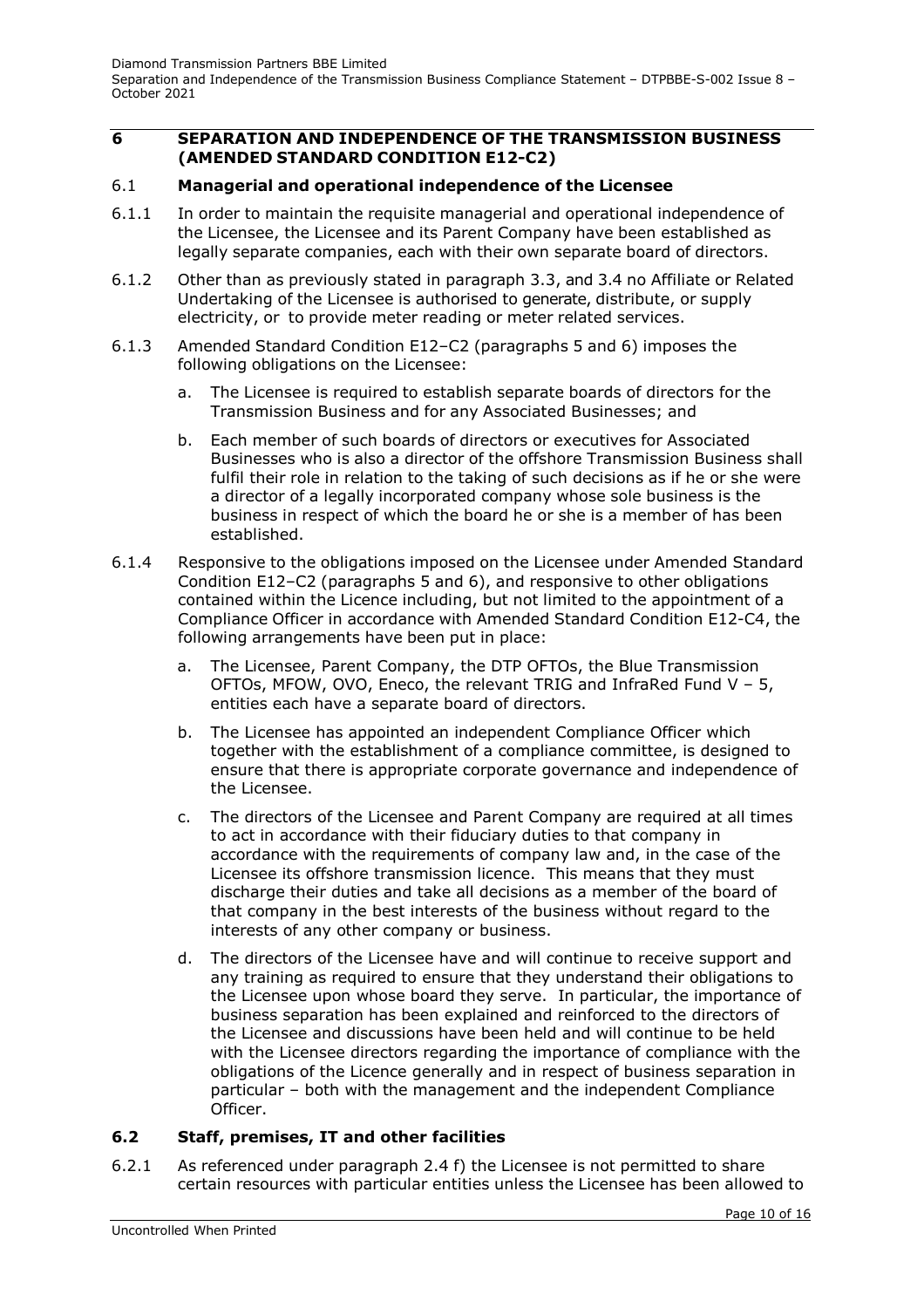do so by the Authority. The entities that are not permitted to share or use certain resources (except where permitted to do so by the Authority) are as follows:

- a. a Transmission Licensee that holds a co-ordination licence and is responsible for co-ordinating and directing the flow of electricity onto or over the National Electricity Transmission System; and
- b. any Associated Business of the Licensee that is authorised to generate or supply electricity.
- 6.2.2 The Licensee and Parent Company does not share any resources with any entity (including Associated Businesses) that meets the operating characteristics described in paragraph 6.2.1. Furthermore, based on the current plans of the Licensee the directors do not expect this situation to change. Consequently the Licensee is compliant with the conditions of Amended Standard Condition E12-C2 paragraph 4(b) (i) and (ii).
- 6.2.3 The directors will monitor the future activities and plans of the Licensee, affiliates and their controlling companies, to ensure that it remains compliant with the conditions of Amended Standard Condition E12–C2 paragraph 4(b) (i) and (ii).
- 6.2.4 Amended Standard Condition E12–C2 paragraph 4 (b) (iii) requires the Licensee to ensure that it can and does, insofar as is legally possible, prevent any person who has ceased to be engaged in, or in respect of, the management or operation of the Transmission Business from being engaged in, or in respect of, the activities of any Associated Business of the Licensee until the expiry of an appropriate time from the date on which he ceased to be engaged by the Transmission Business, where that Associated Business is either:
	- a. the System Operator responsible for co-ordinating and directing the flow of electricity onto or over the National Electricity Transmission System; or
	- b. authorised to generate or supply electricity.
- 6.2.5 The Licensee will ensure, in so far is legally possible, that any person who has ceased to be engaged in, or in respect of the management and operation of the Transmission Business from being engaged in, or in respect of, the activities of an Associated Business until the expiry of an appropriate time. The Licensee directors will monitor future activities, plans and make suitable enquiries to ensure that it remains compliant with the conditions of Amended Standard Condition E12–C2 paragraph 4(b)(iii).
- 6.2.6 The Licensee does not employ its own staff and has entered into a MFSA with DTUK (to which Blue Transmission OFTOs and the DTP OFTOs are not parties) whereby DTUK provides a range of general management and financial services to the Licensee. Blue Transmission OFTOs have separate boards of directors, do not employ any staff and have a separate Management Services Agreement ("**MSA**") and Shared Resources Agreement ("**SRA**") with Frontier Power Limited ("**FPL**") whereby FPL provide a range of general management and other shared services to Blue Transmission OFTOs. DTP OFTOs have separate boards of directors, do not employ any staff and have a separate MFSA with DTUK whereby DTC provides a range of general management and financial services to DTP OFTOs.
- 6.2.7 All resources provided to the Licensee, Blue Transmission OFTOs and DTP OFTOs are via totally separate service agreements as stated in paragraph 6.2.6, with no sharing of resources in normal circumstances. If resources are required to be shared in the future between the Licensee, Blue Transmission OFTOs and DTP OFTOs, this will be undertaken on a commercial arm's length basis.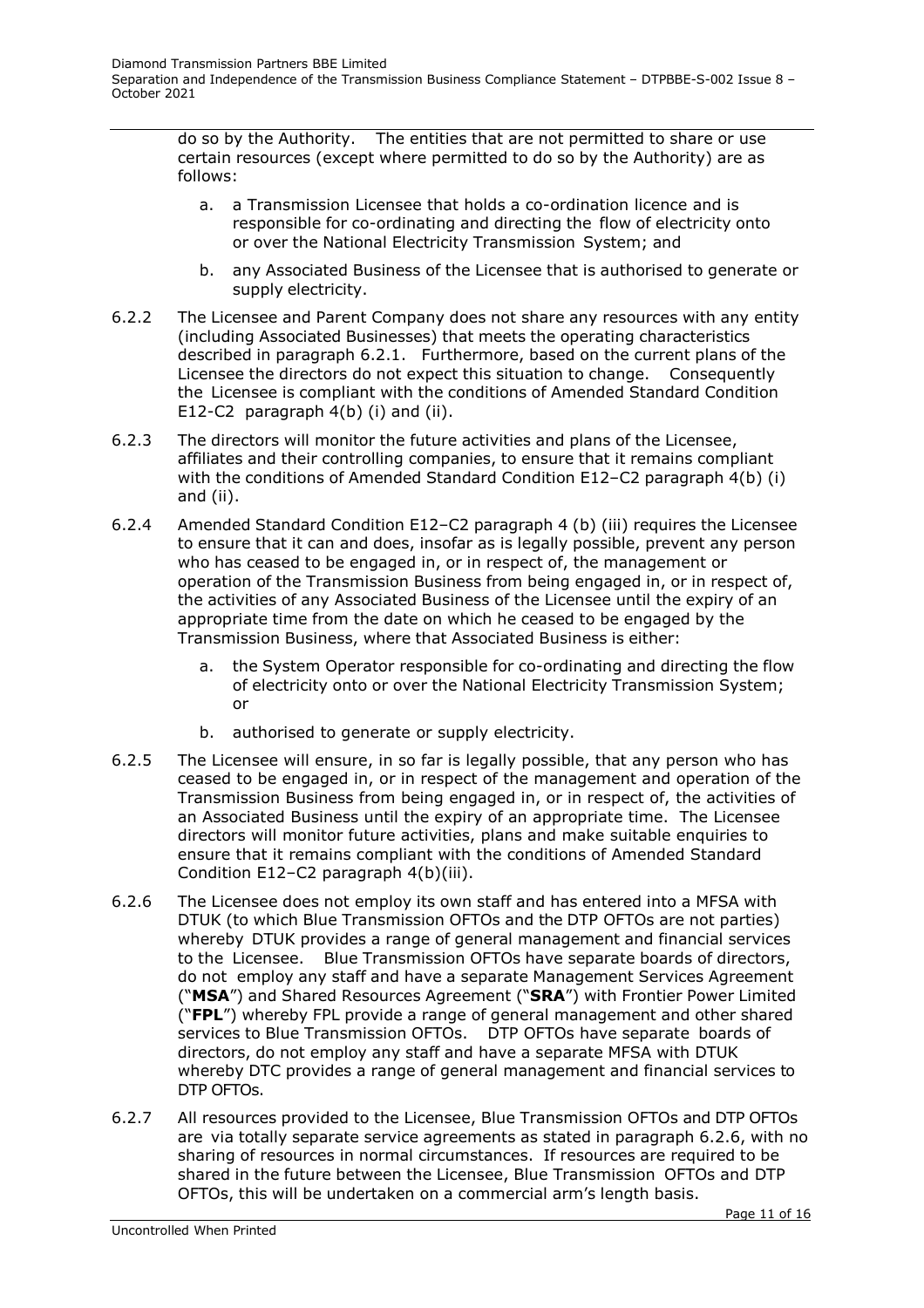- 6.2.8 The Licensee is not authorised to obtain, nor allow any Affiliate or Related Undertaking or staff from any Affiliate or Related Undertaking to obtain, an unfair commercial advantage from having shared access or use of resources related to the Licensee. Given the ownership and group structure within which the Licensee operates, the nature of the regulatory regime and the inherent low risk business model operated by the Licensee, it is the opinion of the Licensee directors that the likelihood of an unfair commercial advantage being gained by the Licensee is considered extremely low. The Licensee's Code of Conduct, described in paragraph 6.2.9, ensures that all relevant personnel are aware that the obtaining of an unfair commercial advantage is not permitted. In addition, the Compliance Officer monitors this compliance through the review of the Licensee's procedures, interviews with management, regular meetings with the Licensee board and the review of the agenda, papers and minutes of the Licensee's board meetings.
- 6.2.9 The Licensee has implemented processes to ensure that all persons involved in the management or operation of the Licensee's Transmission Business conduct the Transmission Business in the manner best calculated to secure that the Licensee complies with the Licence conditions covered by this Statement. These processes include requiring all such persons to comply with the Code of Conduct set out in Appendix 1.
- 6.2.10 The Licensee has implemented security to premises, physical documents and IT systems, as appropriate, to secure the confidentiality of information and only allow access by authorised persons.
- 6.2.11 There are only a limited number of employees and/or consultants providing management and financial services to the Licensee. Information is only shared with those employees/consultants necessary for the performance of their duties and information (including financial information) is segregated accordingly by the use of logical access controls. Other IT controls include the use of passwords. Physical access is restricted to the premises and/or documents by the uses of keys and/or key code access.

## <span id="page-11-0"></span>**7 COMPLIANCE OFFICER (AMENDED STANDARD CONDITION E12-C4)**

- 7.1 The Licensee has, following consultation with the Authority, appointed a competent person as the "**Compliance Officer**" for the purpose of facilitating compliance by the Licensee with Amended Standard Condition E12–C4 of the Licence and with Standard Condition E6 (Prohibition of Cross-subsidies), Standard Condition E7 (Restriction on Activity and Financial Ring Fencing), Amended Standard Condition E12-C1 (Conduct of the Transmission Business) and Amended Standard Condition E12-C2 (Separation and Independence of the Transmission Business) and Amended Standard Condition E12-C3 (Restriction on use of certain information) (the "relevant duties").
- 7.2 The function of the Compliance Officer will be to perform the duties and tasks outlined in paragraph 7 of Amended Standard Condition E12–C4 (covering advising, monitoring, investigating and reporting on compliance matters). This will include providing relevant advice and information to the Licensee (including individual directors of the Licensee) and its compliance committee. The Compliance Officer will report annually to the compliance committee and to the Licensee board of directors. Thereafter, the Licensee will make a report to the Authority.
- 7.3 The Compliance Officer is independent of the management of the Licensee and provides an important check and balance in relation to Licensee's overall Licence compliance framework in general and specifically in relation to the issue of business separation and independence. The Compliance Officer's independence from the management of the Licensee is an essential

Page 12 of 16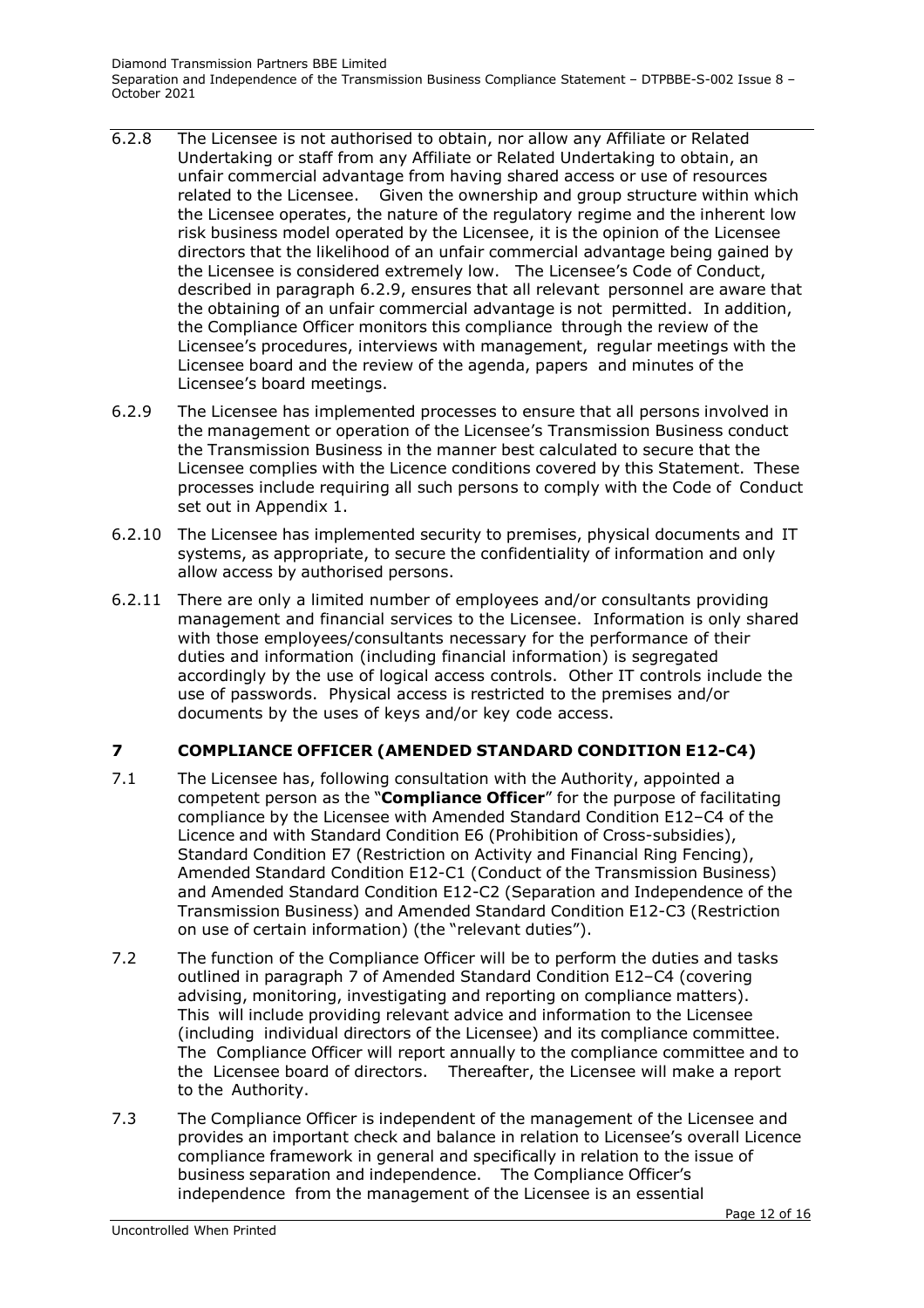characteristic of a Compliance Officer. This characteristic allows the Compliance Officer to form an independent and objective view as to the licensee's compliance with the Transmission Business separation requirements of the Licence; independent from any views that may be expressed by the management and the Licensee directors.

- a. The Compliance Officer is able to offer independent advice to the management and directors of the Licensee in a number of areas, including:
- b. the procedures and processes that have been put in place to achieve business separation and independence of the Transmission Business;
- c. any interpretation of the Licence in business separation matters generally; and
- d. to proffer advice in relation to ad-hoc issues as they arise.

## <span id="page-12-0"></span>**8 PROHIBITION OF CROSS SUBSIDIES (STANDARD CONDITION E6)**

- 8.1 Standard Condition E6 (Prohibition of Cross-subsidies) prohibits the Licensee as the Licence holder, from giving or receiving a cross-subsidy from any other business or an Affiliate or Related Undertaking of the Licensee.
- 8.2 As referred to in Section 4 Operating Model, the Licensee primarily operates and maintains its transmission system through a series of contractual arrangements with independent third parties. The nature of these arrangements means that the costs incurred by the Licensee are negotiated at market prices at the date the arrangements are entered into.
- 8.3 The Licensee contracts directly with its principal external service providers e.g. the O&M contractors with such contracts administered by DTUK as the management and financial service provider.
- 8.4 The nature of the regulatory arrangements means that the pricing of transmission services are set for the whole of the period that the Licence has been granted – 20 years. As a consequence, there is no incentive on the management, and/or any individual or individuals to intentionally receive or give a cross-subsidy to or from the Licensee or its affiliates and related undertakings as it can have no impact on the revenue of the Licensee. Finally, the governance and compliance procedures outlined in this Statement (including the Code of Conduct described in paragraph 6.2.9) that have been adopted by the Licensee give the Licensee's board assurance that they will continue to comply with this Licence obligation.

#### <span id="page-12-1"></span>**9 RESTRICTIONS ON ACTIVITY AND FINANCIAL RING FENCING (STANDARD CONDITION E7)**

- 9.1 With certain exceptions, the Licensee as the Licence holder is not permitted to conduct any business or carry on any activity other than the Transmission Business.
- 9.2 The principal exceptions to paragraph 9.1 relate to: the conduct of de minimis business (as defined in Standard Condition E7) whether carried out by the Licensee or a subsidiary created for that purpose; investments acquired in the normal course of the Licensee's treasury activities; investment in subsidiaries that have the sole purpose of carrying out financing activities; investment in entities that carry out the Transmission Business of the Licensee; and any other business activity to which the Authority has given its consent.
- 9.3 Through the operation of the MFSA to the Licensee, DTUK has to operate within certain parameters. Amongst other conditions, these operating parameters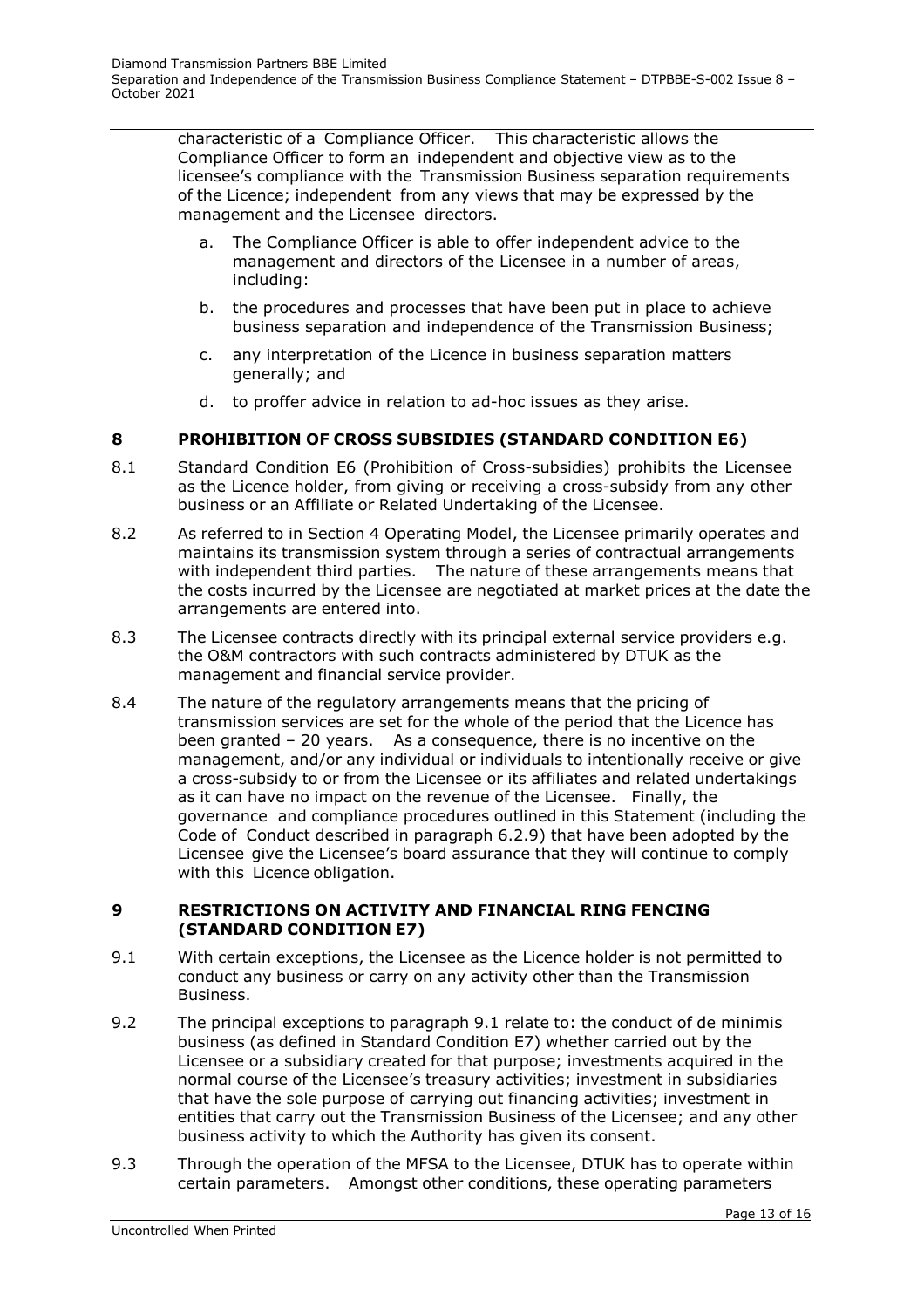restrict DTUK from entering into any arrangements, agreements or from carrying out any activities that are inconsistent with any operating plan approved by the Licensee's board. The approved operating plan does not presuppose any proposed activities or arrangements that are inconsistent with the obligations contained within this Statement.

9.4 The Licensee directors are aware of the general prohibition relating to non-Transmission Business (subject to the exceptions described in paragraph 9.2) and would not permit the Licensee to engage in this prohibited activity. Finally, in the event of the failure of any of the above processes and controls, the Compliance Officer would bring the attention of such activity to the attention of the Licensee directors ensuring that the appropriate remedial action would be taken.

## <span id="page-13-0"></span>**10 MONITORING, RESPONSIBILITY AND REPORTING**

- 10.1 The Licensee board is responsible for ensuring that the Licensee complies with the obligations of the Licence generally and this Statement in particular, and will take all reasonable measures to ensure compliance with the terms of this Statement.
- 10.2 The Licensee has appointed a compliance committee to specifically monitor compliance with the conditions of the Licence and the compliance committee reports to the Licensee's board and that of the Parent Company.
- 10.3 The Licensee has appointed a Compliance Officer (as required by Amended Standard Condition E12–C4) who is responsible for facilitating compliance by the Licensee with certain conditions of the Licence, including the conditions shown at paragraph 2.1 of this Statement. The Compliance Officer will report to the compliance committee.
- 10.4 The compliance committee, Compliance Officer and board of directors of the Licensee will monitor the activities of the Licensee in relation to compliance with all Licence obligations.
- 10.5 The compliance committee is scheduled to meet on an annual basis. This committee will consider whether the Licensee has complied with its obligations under the Licence and will report upon its deliberations to the Licensee's board of directors, including any breaches or potential breaches of Licence conditions. The compliance committee will consider reports from DTUK (who are providing management and financial services under the terms of the MFSA) and from the Compliance Officer.
- 10.6 DTUK maintains a register of obligations which, amongst other things, records relevant obligations under the Licence. DTUK reviews on a regular basis the content of this register and whether these obligations have been met. A regular review of this register is one of the management processes that allow Licence obligations to be monitored and reported against.
- 10.7 In the event that DTUK, the Compliance Officer or any member of the compliance committee becomes aware of a licence breach or a potential breach, then an ad-hoc meeting of the compliance committee will be called to consider the breach or potential breach. The compliance committee will make a recommendation to the Licensee's board and where appropriate the Licensee's board will be convened to consider the appropriate response.
- 10.8 The duties of the Compliance Officer include the requirement to report annually to the compliance committee and to the Licensee's board as to his activities which will indicate the Licensee's compliance or otherwise with the obligations of this Statement in particular. Thereafter, the Licensee will report to the Authority and amongst other matters will confirm compliance or otherwise with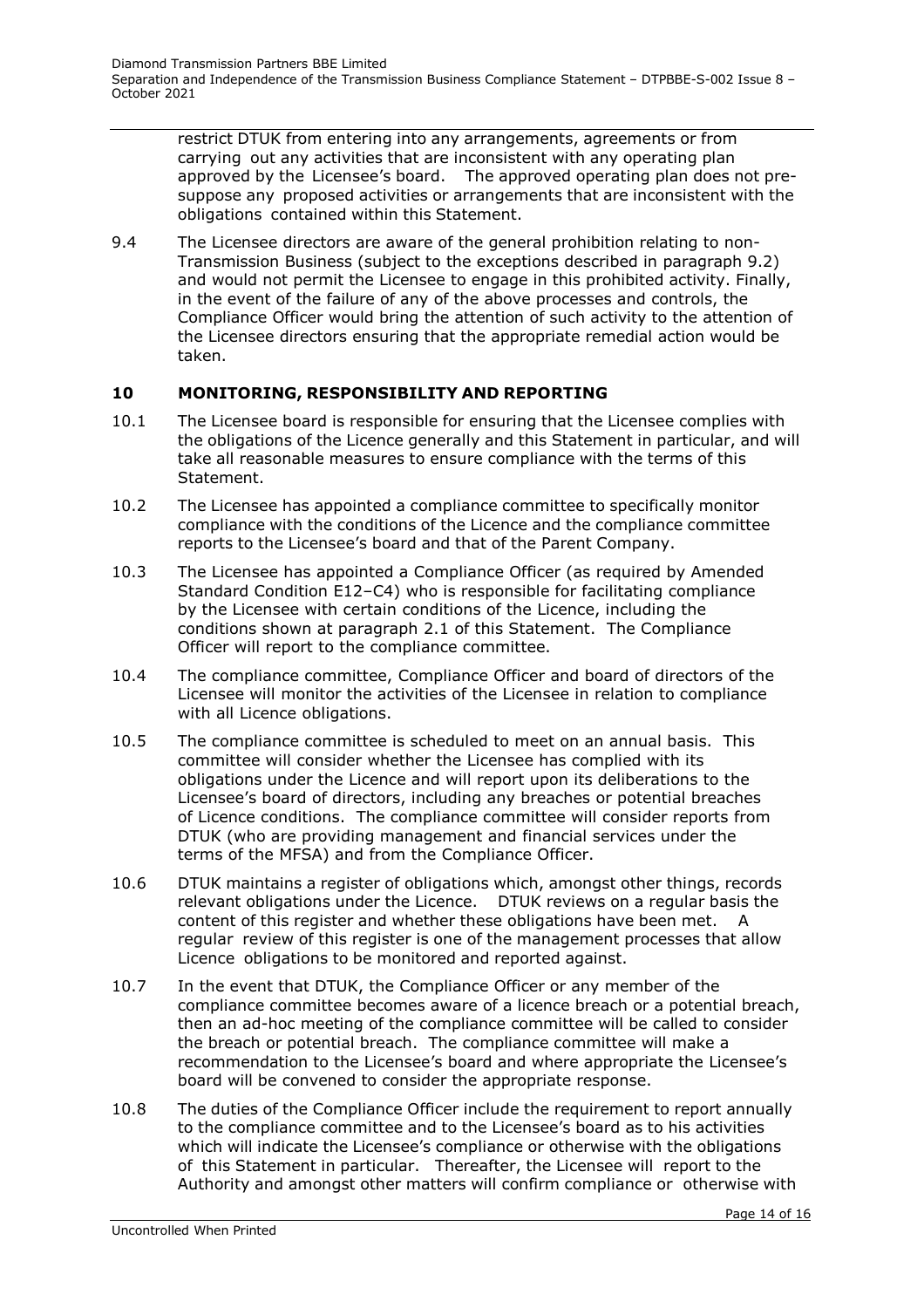the obligations of this Statement.

#### <span id="page-14-0"></span>**11 INVESTIGATION OF COMPLAINTS REGARDING COMPLIANCE WITH THIS STATEMENT**

- 11.1 The Compliance Officer along with his other duties, is responsible for investigating all complaints in relation to compliance with this Statement and the Licence, and will be allocated such resources and assistance as necessary to carry out any such investigation as he deems necessary to complete that investigation.
- 11.2 Any complaints or queries relating to business separation should be addressed in the first instance to:

The Compliance Officer

Diamond Transmission Partners BBE Limited

c/o Power System Consultants Limited

#### <span id="page-14-1"></span>**12 APPROVAL**

12.1 The boards of the Licensee and Parent Company have endorsed this Statement prior to its submission to the Authority for approval. The Authority has approved this Statement.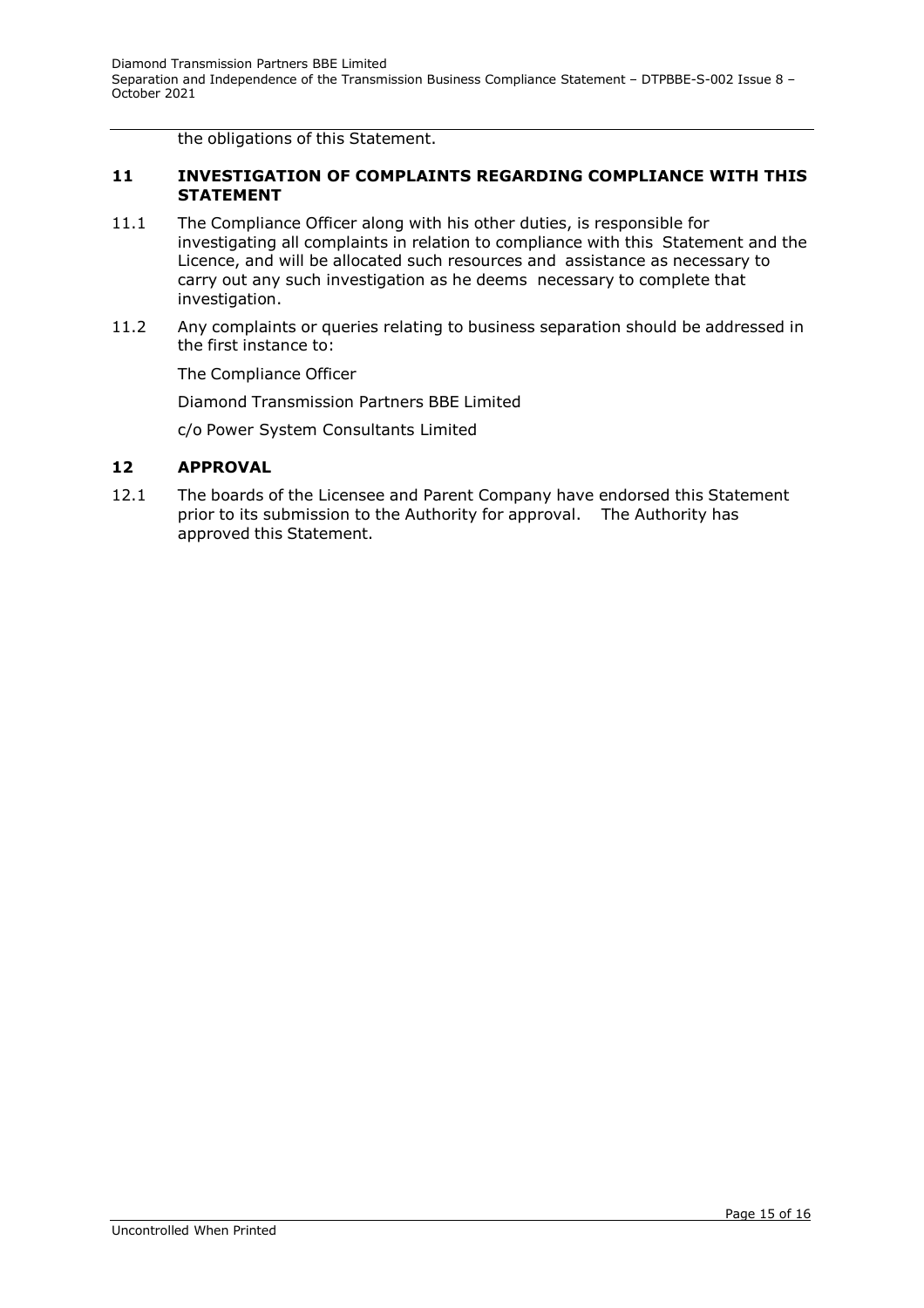# <span id="page-15-0"></span>**APPENDIX 1 – CODE OF CONDUCT**

The purpose of this Code of Conduct is to ensure that relevant personnel are aware and comply with the obligations of the transmission licence granted to the Licensee.

All relevant personnel are required to confirm their acceptance and compliance with this Code of Conduct on an annual basis.

#### **1 Who must abide by the code?**

The Licensee and Parent Company directors.

Employees and consultants of DTUK and IRCPL engaged in the management and operation of the Licensee's Transmission Business or the Transmission Business of any of the Licensee's affiliates.

#### **2 What requirements must be complied with and where can these be found?**

- 2.1 The Licensee's Licence:
	- Standard Licence Condition E6: Prohibition of Cross-Subsidies;
	- Standard Licence Condition E7: Restriction on Activity and Financial Ring Fencing;
	- Amended Standard Licence Condition E12 C1: Conduct of the Transmission Business;
	- Amended Standard Condition E12 C2 (Separation and Independence of the Transmission Business;
	- Amended Standard Condition E12-C3 (Restriction on use of certain information); and
	- Amended standard condition E12-C4 (Appointment of Compliance Officer) (the "**Relevant Duties**").
- 2.2 S105 Utilities Act 2000: General restrictions on disclosure of information.
- 2.3 Failure to comply could result in adverse consequences for the Licensee, including:
	- financial penalty;
	- criminal prosecution;
	- liability payments to a third party for breach of a contract;
	- investigations and other enforcement action by Ofgem;
	- additional and more onerous Licence conditions; and
	- serious damage to the Licensee's reputation.
- 2.4 Breach of this Code of Conduct will be treated as a disciplinary matter and will be reported to the Authority.

## **3 What should be done if a breach is discovered?**

3.1 Any breach of the Code of Conduct by employees or relevant personnel whether deliberate or unintentional, must be immediately reported to a member of the Licensee's compliance committee.

#### **4 General Rules**

#### **4.1. Confidential information**

4.1.1 Any information relating to or deriving from the management or operation of the Licensee's Transmission Business is to be treated as confidential and should not be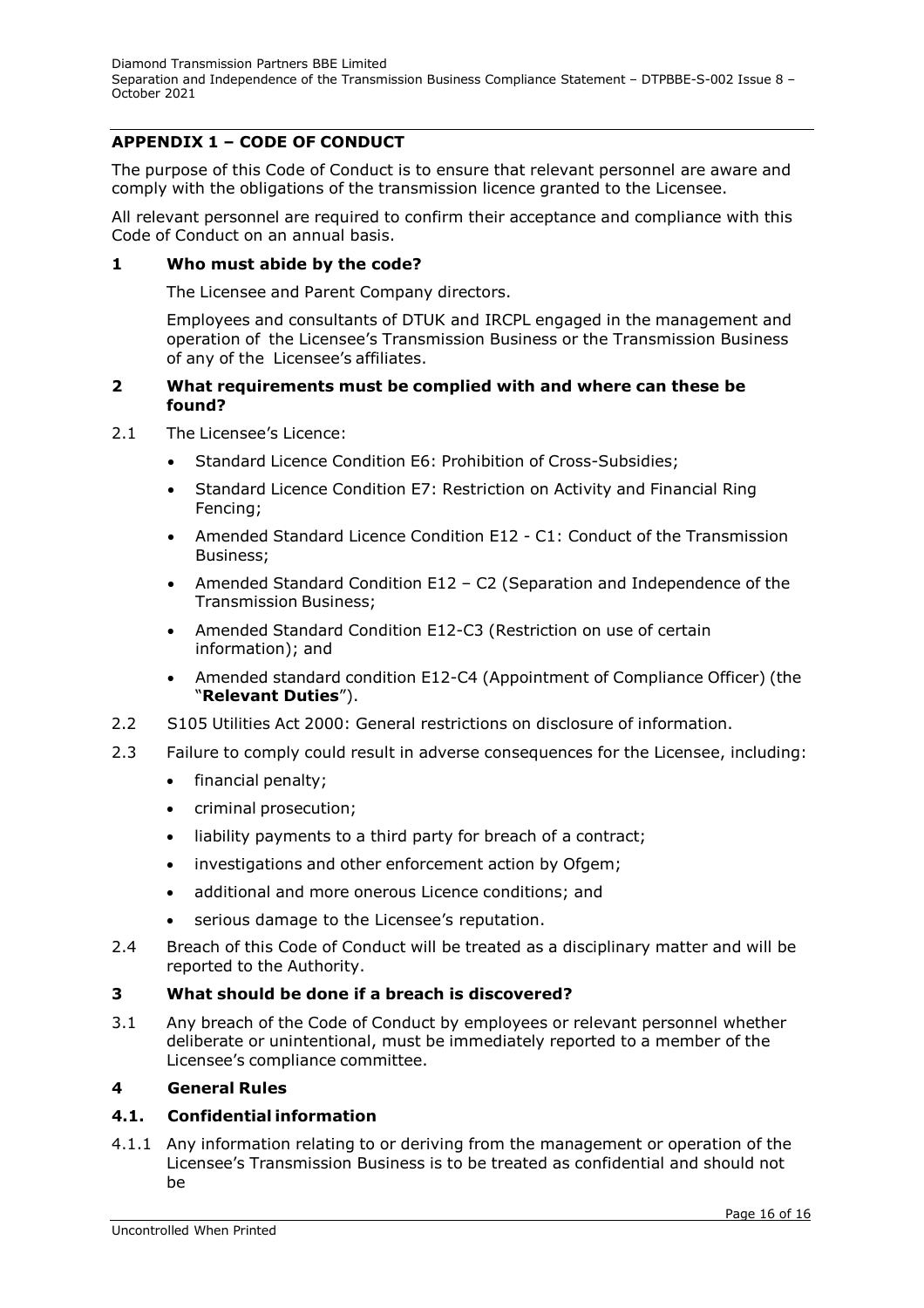disclosed except where the Licensee and its affiliates are permitted to disclose information by virtue of:

- i. any requirement of a "competent authority" as defined in Amended Standard Condition E12-C3 which term includes (among others) the Secretary of State, Ofgem and the Compliance Officer;
- ii. conditions of the transmission licence granted to the Licensee;
- iii. any other requirements of law;
- iv. the rules of the Electricity Arbitration Association or of any judicial or other arbitral process or tribunal of competent jurisdiction;
- v. information being provided by or relating to any person who has notified the Licensee that it need not be treated as confidential; and
- vi. where information, not being provided by or relating to any person other than the Licensee, is placed in the public domain or where such information is required for assisting the holder of a co-ordination licence (e.g. NGESO), to prepare for and plan and develop the operation of the National Electricity Transmission System.
- 4.1.2 Here "Transmission Business" means the authorised businesses of the Licensee or any Affiliate or Related Undertaking in the planning or development or construction or operation or maintenance of a transmission system.
- 4.1.3 It is therefore permissible to share information between the Transmission Businesses of the Licensee, or any Affiliate or Related Undertaking, with an authorised Transmission Business, for the purpose of the efficient planning or development or construction or operation or maintenance of the Licensee's transmission system. In addition, in sharing information with any other Affiliate or Related Undertaking of the Licensee no unfair commercial advantage shall be provided.
- 4.1.4 An unfair commercial advantage will be presumed where there is a financial benefit obtained by either the Licensee or Affiliate or Related Undertaking of the Licensee entering into a commercial arrangement with the Licensee since the date of licence grant and financial close where such an arrangement has not been benchmarked or market tested and is on materially different terms to any such similar arrangement entered into at licence grant and financial close and is based on the knowledge of confidential information to the Licensee.

## **4.2 Relevant personnel must not:**

- 4.2.1 Relevant Personnel being the Licensee and Parent Company directors, staff of DTUK and IRCPL.
- 4.2.2 Provide information that is commercially confidential to the Licensee to any Affiliate or Related Undertaking of the Licensee or that of any third party, except:
	- i. to the extent that such information is required for the Affiliate or Related Undertaking of the Licensee or third party to perform an activity under the terms of a contract which supports the management or operation of the Transmission Business licensed to the Licensee provided the use of such information does not confer an unfair commercial advantage as set out above and where the provision of such information is governed by suitable confidentiality restrictions; or
	- ii. to personnel of any holder of a transmission licence engaged in the External Transmission Activities of that transmission licence holder, to the extent necessary for the performance by such personnel of those external transmission activities, and the use by such personnel of that information for that purpose provided the use of such information does not confer an